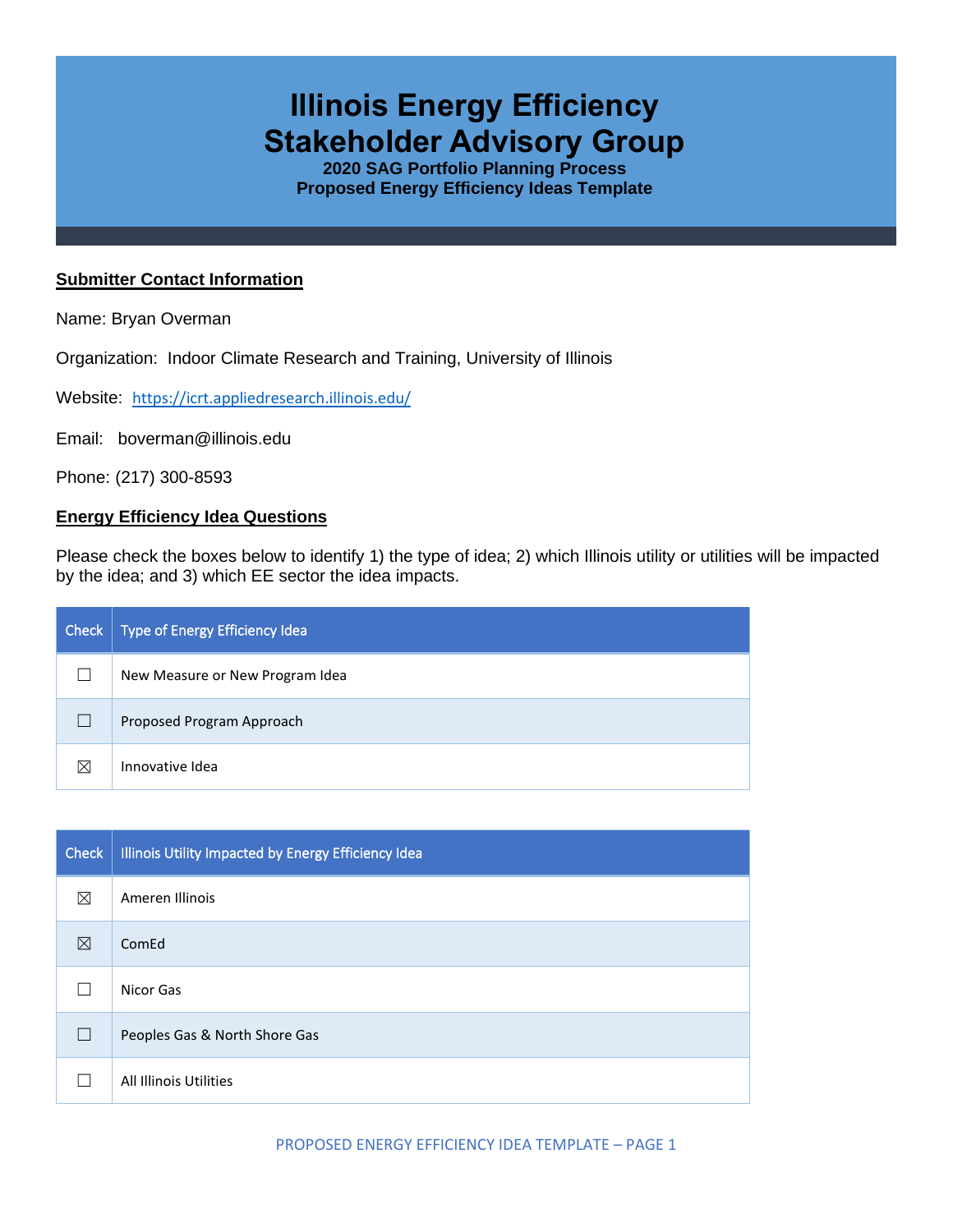| <b>Check</b> | <b>Energy Efficiency Sector Targeted by Energy Efficiency Idea</b>           |
|--------------|------------------------------------------------------------------------------|
| ⊠            | Residential Customers – Single Family (non-income qualified/income eligible) |
| $\Box$       | Residential Customers – Multifamily (non-income qualified/income eligible)   |
| ⊠            | Residential Customers – Single Family Income Qualified/Income Eligible       |
|              | Residential Customers - Multifamily Income Qualified/Income Eligible         |
|              | Small Business Customers (commercial & industrial sector)                    |
|              | Medium/Large Business Customers (commercial & industrial sector)             |
|              | Other (research & development, emerging technologies, market transformation) |

## **Additional Questions**

1. **Description of Idea:** Describe the proposed idea, including the purpose of the suggested idea and rationale. Describe whether this is an idea that could be implemented in an existing EE program, or whether the idea involves establishing a new measure or program. Please indicate whether additional research may be required before implementation.

*Questions to consider: What issue will this proposed change resolve? Will the proposed change increase participation and result in increased energy savings? Will this reduce costs? Will this increase customer satisfaction? Will this help achieve statutory goals? Will this help increase program penetration?* 

Current Illinois utility programs provide incentives for heat pump installations. Ameren provides incentives for a minimum SEER 16/HSPF 9 unit, and the minimum efficiency for ComEd is SEER 16/8.6 HSPF. Additional energy and resiliency benefits may be obtained through installation of a solar powered split system heat pump. The solar panel will generate power for the outdoor condensing unit during peak temperatures of the day. The reduction in purchased power improves the system's efficiency beyond the additional savings realized by the heat pump alone. We propose to determine suitable rebates for solar ready heat pumps and to pilot these units.

2. **Implementation:** How will this idea be delivered to the target market? Describe marketing strategies used to reach the target market and minimize market confusion.

Marketing this approach can be focused on single-family customers by targeting ad campaigns with specific qualifications spelled out and by having clear comparison charts detailing costs and benefits of different heat pump options.

3. **Background:** Describe where the idea originated from, including whether this idea has been successfully implemented in other jurisdictions. Provide specific background information that will help utilities and SAG participants understand the proposed idea.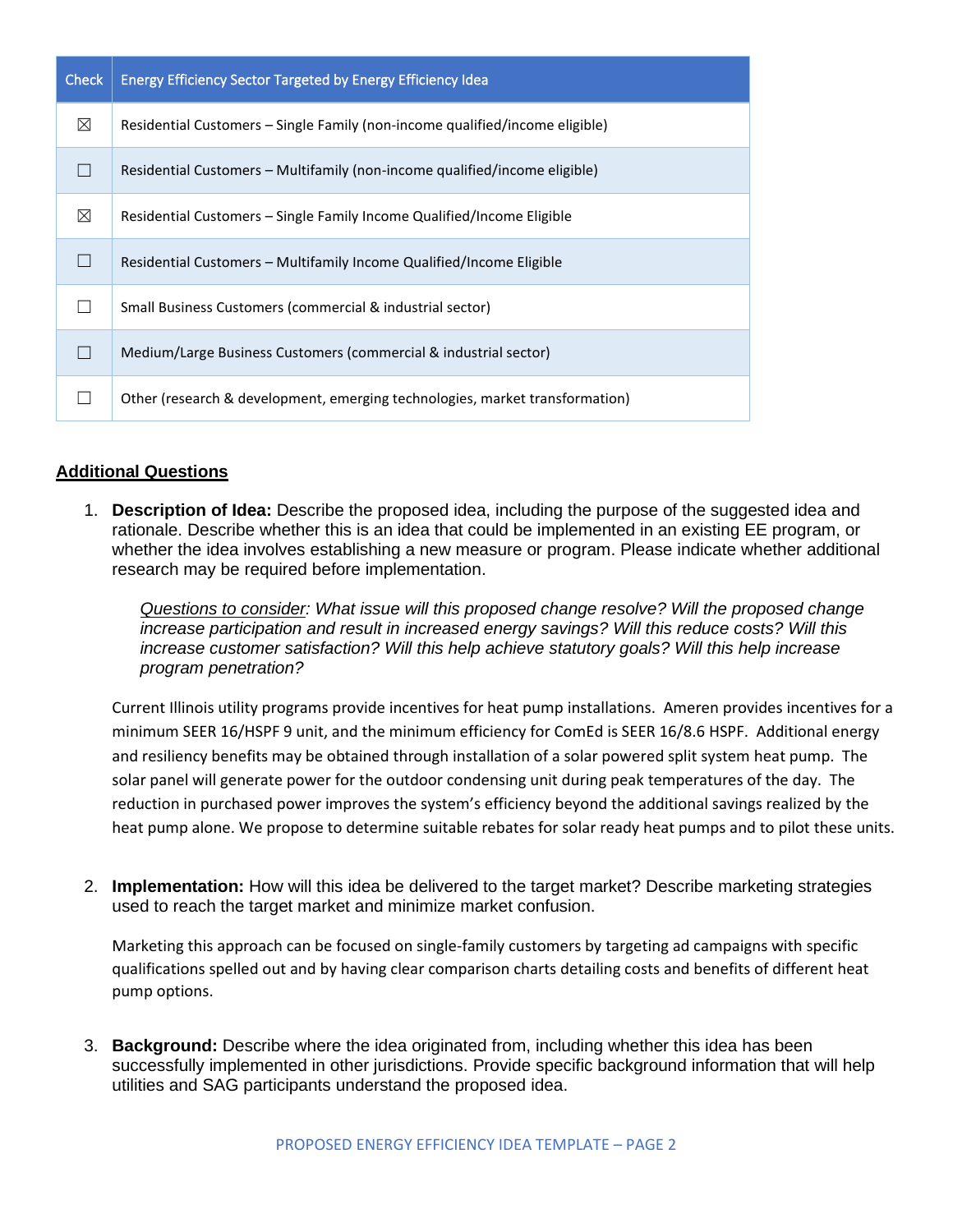*Questions to consider: In what jurisdiction has this idea been successfully implemented? Do you have information on eligible customers, participation achieved, and/or savings achieved? Do you have access to reports describing the successful idea / program approach?* 

Solar ready heat pumps are commercially available that can provide up to SEER 24. Most systems are connected to solar arrays installed for entire home power. According to Energy.gov, installing a heat pump to replace a standard residential split system air conditioning power consumption can be reduced approximately 50%. When adding solar panel power generation, the savings can be an estimated 75% when compared to the standard system. Source- <https://www.energy.gov/energysaver/heat-and-cool/heat-pump-systems>

4. **Idea Impact:** Provide additional information on the customer segment that will be targeted with the program idea, including how and why this idea will have a positive impact on customers participating in Illinois EE programs.

*Questions to consider: What level of impact will this idea have on current EE programs? How much additional market share do you estimate this change will impact?*

Replacing old air conditioners with solar ready heat pumps can reduce the amount of money qualified customers will have to worry about during and after the 2019-present pandemic. Increasing renewable energy retrofits to rebate-qualified customers will lead to an increase to current EE programs. Solar panel power generation is clean and very marketable as the market continues to grow.

5. **Duration:** Is this idea intended to be offered for the duration of the 4-year EE Plan or as a pilot measure or program?

We envision this as an initial 2-year program. In the first year, utilities will set up the incentive structure. In the second year the program can be marketed and implemented by utilities on a pilot basis to evaluate the success of the program.

6. **Estimated Budget:** Provide the total estimated budget for each program year (2022 – 2025).

In year one the budget is estimated at \$15,000 to conduct product and market research, and develop the incentive structure. In year two the budget is estimated at \$35,000 to incentivize projects in Illinois, and analyze effectiveness of the incentive.

7. **Estimated Participation:** Provide participation totals for each program year (i.e. number of measures installed, number of customer participants, etc.)

We anticipate a pilot of 10 homes.

### **Sources**

PROPOSED ENERGY EFFICIENCY IDEA TEMPLATE – PAGE 3 If any sources will be useful to Illinois utilities in reviewing ideas, please either provide links within this template or send attachment(s) to the SAG Facilitator with the Energy Efficiency Idea submittal.